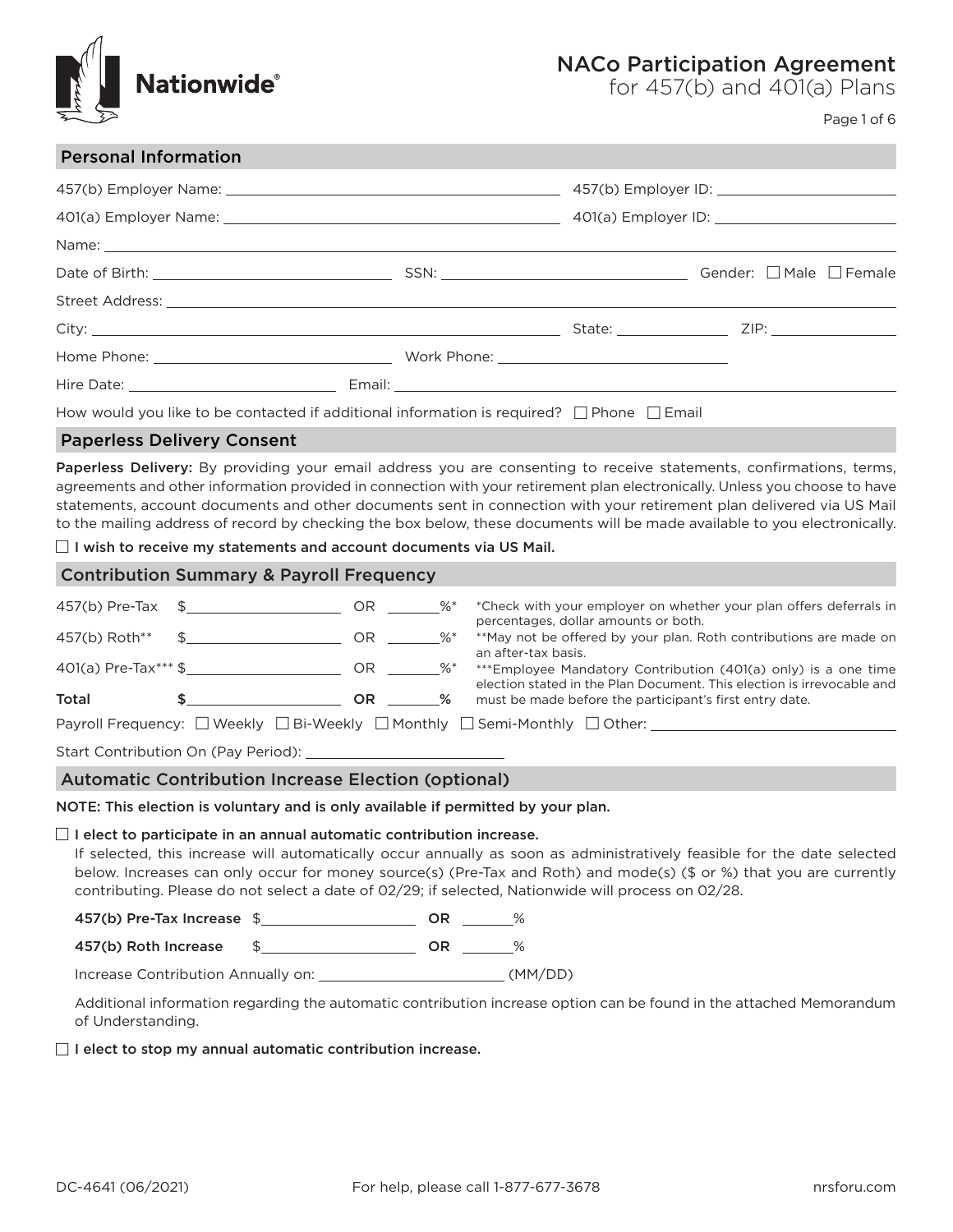# Beneficiary Designation

 $\Box$  Check here if this is a change of beneficiary. (Beneficiaries listed below replace any prior designation)

NOTE: Percentage split must total 100% for each category of beneficiary. If you designate a single primary or contingent beneficiary and do not list a percentage, it will be designated as 100%.

If additional space for beneficiaries is required, attach additional sheets and mark this box:  $\Box$ 

# Primary Beneficiary(ies) (must total 100%):

| Contingent Beneficiary(ies) (must total 100%): |  |  |
|------------------------------------------------|--|--|
|                                                |  |  |
|                                                |  |  |
|                                                |  |  |
|                                                |  |  |
|                                                |  |  |
|                                                |  |  |
|                                                |  |  |
|                                                |  |  |
|                                                |  |  |
|                                                |  |  |
|                                                |  |  |
|                                                |  |  |
|                                                |  |  |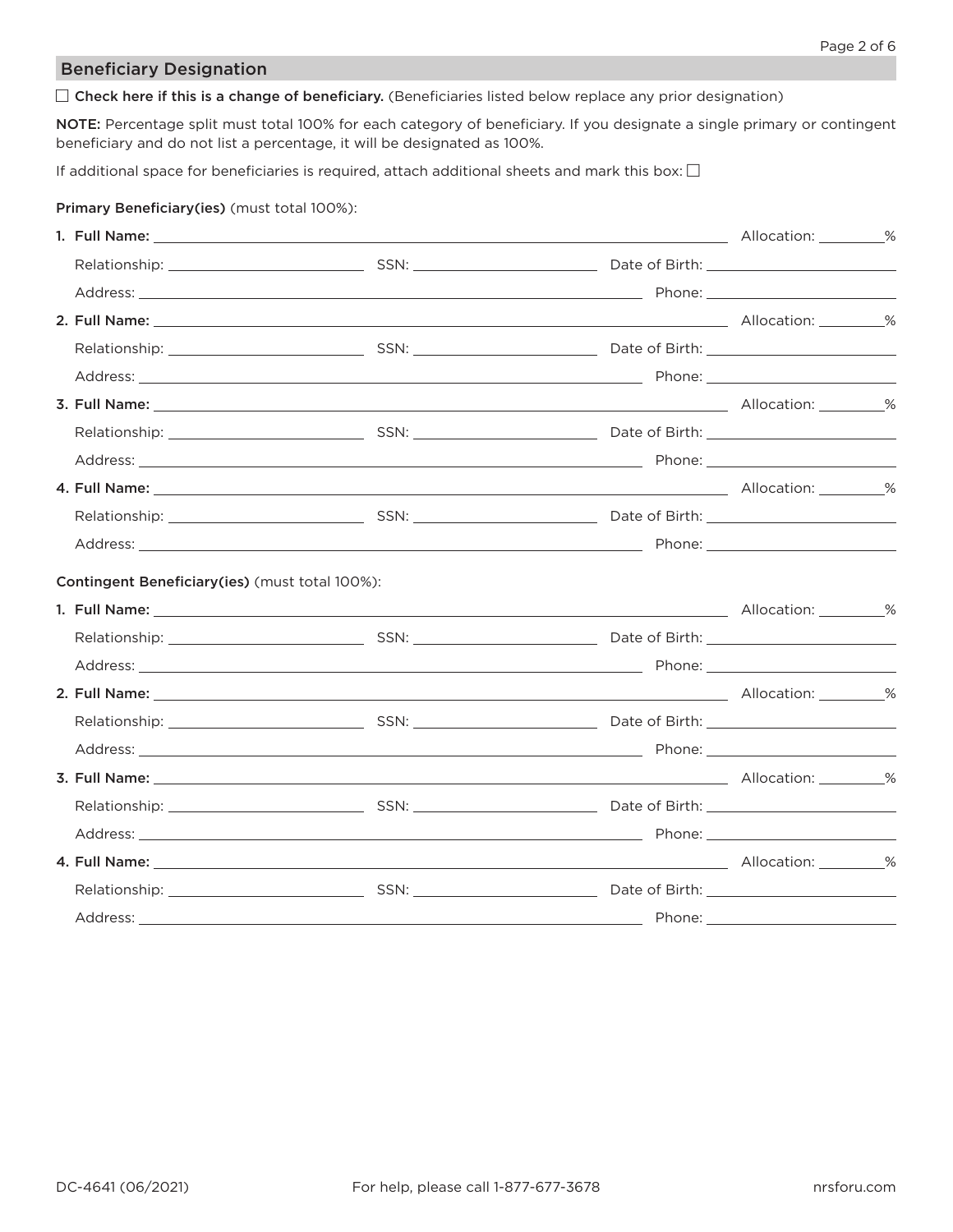# Funding Options

Please find below the standard investment lineup for NACo, your plan may or may not have adopted all investment options listed. To see your plan's current lineup and performance, please refer to the fund performance page at nrsforu.com or call us at 1-877-677-3678.

# Nationwide Target Destination Series

- % NCIT Index 2025 Fund (Class B)
- % NCIT Index 2030 Fund (Class B)
- % NCIT Index 2035 Fund (Class B)
- % NCIT Index 2040 Fund (Class B)
- % NCIT Index 2045 Fund (Class B)
- % NCIT Index 2050 Fund (Class B)
- % NCIT Index 2055 Fund (Class B)
- % NCIT Index 2060 Fund (Class B)
- % NCIT Index 2065 Fund (Class B)
- % NCIT Index Retirement Fund (Class B)

# Nationwide Investor Destinations Series

- \_% Nationwide Investor Destinations Aggressive Fund (Service Class)
- % Nationwide Investor Destinations Moderate Aggressive Fund (Service Class)
- % Nationwide Investor Destinations Moderate Fund (Service Class)
- % Nationwide Investor Destinations Moderate Conservative Fund (Service Class)
- **% Nationwide Investor Destinations Conservative** Fund (Service Class)

## Balanced

% Fidelity Puritan Fund

# Large Cap

- % NCIT American Century Equity Income Fund (Class B)
- % Edgar Lomax Value Fund
- 5% Fidelity Contrafund
- % NCIT ClearBridge Large Cap Value Fund (Class B)
- % Nationwide Fund (Institutional Service Class)
- % Nationwide Large Cap Growth Portfolio
- % Nationwide Loomis All Cap Growth (Eagle Class)
- % Nationwide S&P 500 Index Fund (Institutional Service Class)
- 5% Parnassus Core Equity (Investor Class)
- % SEI S&P 500 Index Fund (Class F)
- % T. Rowe Price Growth Stock Fund (Advisor Class)
- % The Investment Company of America (Class A)
- Mid Cap % JP Morgan Mid Cap Value Fund (Class A) % Nationwide Mid Cap Market Index Fund (Class A) \_% NCIT Wells Fargo Discovery Fund (Class B) Small Cap Solution Wide Small Cap Index Fund (Class A) **% Nationwide Small Company Growth Fund** (Institutional Service Class) % Nationwide U.S. Small Cap Value Fund (Institutional Service Class) % Nationwide Variable Insurance Trust: Multi-Manager Small Company Fund (Class I) % Neuberger Berman Genesis Fund (Trust Class) **International** % Invesco Global Fund (Class A) % New World℠ Fund (Class R4) % MFS International Value Fund (Class R3) % Nationwide AllianzGI International Growth Fund (Institutional Service Class) % Nationwide International Index Fund (Class A) **Specialty** % Cohen & Steers Real Estate Securities Fund, Inc (Class A) **Bonds** % Loomis Sayles Limited Term Government and Agency (Class Y) % Lord Abbett High Yield Fund (Class R5) % Nationwide Bond Index Fund (Class A) \_% Nationwide Loomis Core Bond Fund (Institutional Service Class)
- % PIMCO International Bond Fund (US Dollar-Hedged) (Class A)

# Fixed/Cash

- **2008** Invesco Short Term Investment Trust Treasury Portfolio (Institutional Class)
- 5% Morley Stable Value Retirement Fund
- % Nationwide Fixed Account
- % Nationwide Government Money Market Fund (Investor Shares)

100 % Total for both columns must equal 100%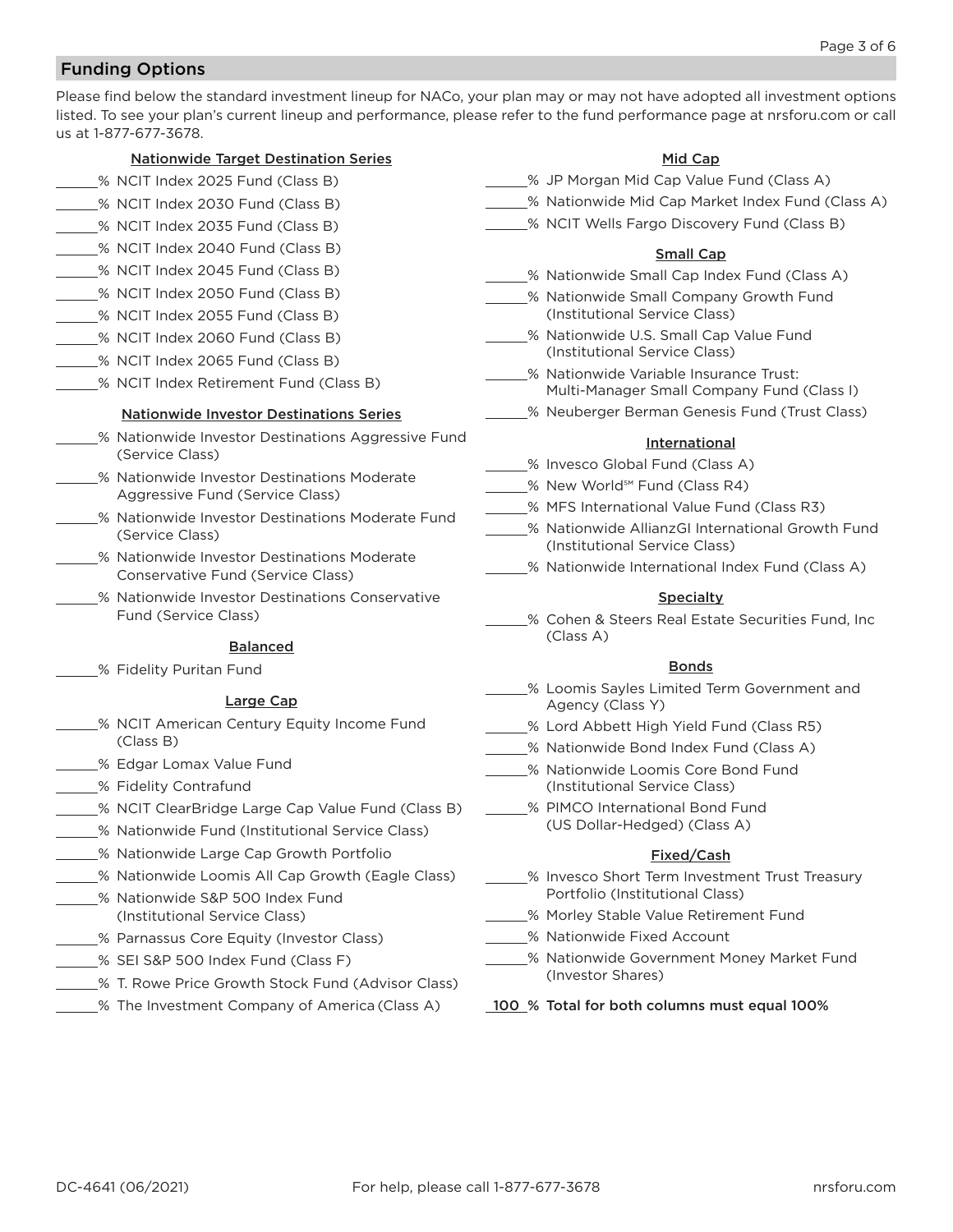# Authorization

 $\Box$  Please send me a copy of the Informational Brochure/Prospectus(es).

 $\Box$  Please contact me regarding transferring my other pre-tax retirement plans.

 $\Box$  Please send me forms regarding the Catch-Up Provision.

I authorize my Employer to make the contribution(s) to the Plan in the amounts I have designated above. The contribution(s) will continue until otherwise authorized in accordance with the Plan. The withholding of my contribution(s) amount by my Employer and its payment to the designated investment option(s) will be reflected in the first pay period contingent on the processing of this application by the Public Sector Service Center in conjunction with the set-up time required by my payroll center; however, new deferrals and changes to my deferral amount cannot be effective until the first payroll of the next month after such election is made. The contribution(s) is to be allocated to the funding options in the percentages indicated above. I understand some investment options may impose a short-term trading fee. I understand I should read the fund prospectuses carefully.

I have read and understand the terms contained in this form, including the attached Memorandum of Understanding, which is incorporated herein.

I accept these terms and understand that these terms do not cover all the details of the Plan or products.

|                                                        | Date: the contract of the contract of the contract of the contract of the contract of the contract of the contract of the contract of the contract of the contract of the contract of the contract of the contract of the cont |
|--------------------------------------------------------|--------------------------------------------------------------------------------------------------------------------------------------------------------------------------------------------------------------------------------|
|                                                        | Agent #: 2008 2008 2014 2022 2023 2024 2022 2023 2024 2022 2023 2024 2022 2023 2024 2022 2023 2024 20                                                                                                                          |
| <b>Form Return</b>                                     |                                                                                                                                                                                                                                |
| Mail: Nationwide Retirement Solutions<br>PO Box 182797 | Email: rpublic@nationwide.com                                                                                                                                                                                                  |
| Columbus, OH 43218-2797                                | Fax: 877-677-4329                                                                                                                                                                                                              |

Please note that the information provided on this Participation Agreement will supercede any prior information provided, such as allocations, contribution amounts, contribution types (except Mandatory Employee Contribution) and/or beneficiary information.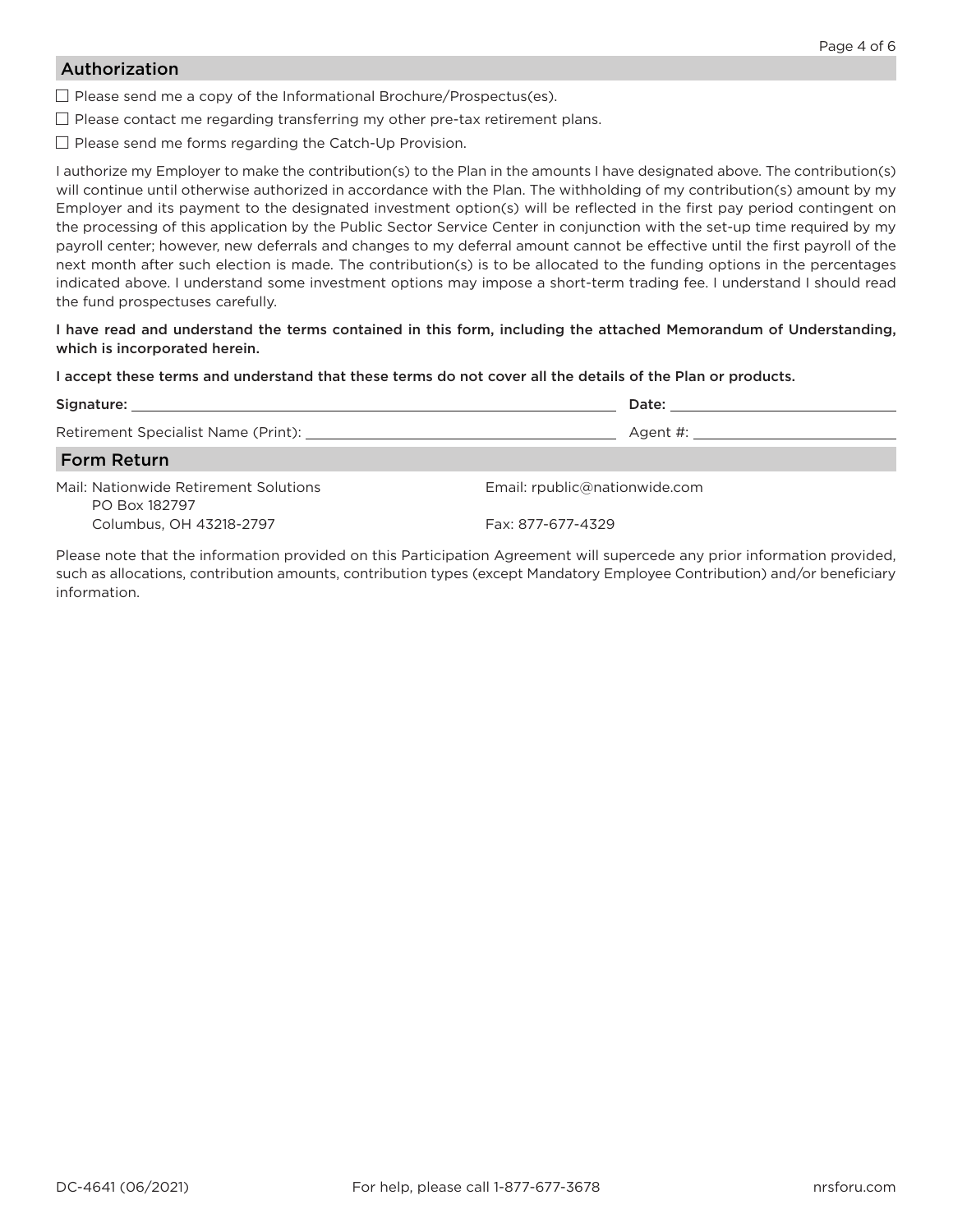# Memorandum of Understanding



Page 5 of 6

The purpose of the Memorandum of Understanding is to make you aware of some of the highlights, restrictions and costs of your Plan. It is not intended to cover all the details of the Plan and should not be relied upon in making decisions about Plan benefits. You should refer to the Plan Document for specific details about the Plan's provisions and the prospectuses and other documentation for the Plan's underlying investment options.

### 457(b) PLANS

- 1. The total annual contribution amount to all 457(b) plans is the lesser of the maximum annual 457(b) contribution limit or 100% of the participant's includible compensation. This amount may be adjusted annually. More information on the maximum contribution limits can be found at irs.gov. Under certain circumstances, additional amounts above the limit may be contributed to the Plan if (1) the participant attains age 50 or older during the current calendar year, or (2) the participant is within three years of the Plan's Normal Retirement Age and did not contribute the maximum amount to the 457(b) Plan in prior years. The Plan Document provides additional details about contribution limits. Contributions in excess of maximum amounts are not permitted and will be reported as taxable income when refunded. It is the participant's responsibility to ensure contributions to all 457(b) plans in which the participant participates, regardless of employer, do not exceed the annual limit.
- 2. Enrollment or contribution changes cannot be effective prior to the first day of the month following receipt of the participant's request. The employer's processing schedule will determine the actual effective date of the contribution. It is the Plan Sponsor's/Pay Center's responsibility to ensure deferrals do not commence too early.
- 3. If the Plan permits designated Roth contributions, these contributions are made on an after-tax basis, which means they will not be subject to income taxes when distributed at a later time. As opposed to the withdrawal of earnings on pre-tax contributions, though, the earnings on designated Roth contributions are generally not subject to future taxes as long as the distribution from the Roth account satisfies the requirements to be a "qualified distribution." In order to be a qualified distribution, the distribution must be made five or more years after January 1 of the first year the participant made Roth contributions to the Plan and must be made on or after the attainment of age 591/2, the participant's death, or the participant's disability. If the participant previously established another designated Roth account in another plan and is able to roll the funds from this Plan to the other plan, the five-year period would begin to run from January 1 of the year of the first contribution to a designated Roth account. A non-qualified Roth distribution may result in an additional 10% early withdrawal tax on the portion of the distribution includible in gross income if made from rollovers to this Plan from a qualified plan or a 403(b) plan, and no statutory exceptions apply. Please note that once made, contributions and/or rollovers to a Roth account may not be reversed. In the event the participant desires to make contribution changes, only future contributions and/or rollovers can be redirected (contributed as pre-tax funds).
- 4. The Plan Document governs when distributions may be made from the Plan. In general, distributions may be made from a 457(b) plan only upon separation from service, upon the calendar year in which I attain age 70½, or upon the death of the participant. Section 457(b) plans can also permit withdrawals from the Plan (even if the participant is still employed) in cases of an unforeseeable emergency approved by the Plan; when taking a loan, or for a one-time in-service withdrawal if the participant's account value is \$5,000 or less and the participant has not contributed to the Plan for two or more years. All withdrawals of funds must be in compliance with the Internal Revenue Code (the "Code") and any applicable regulations as well as the Plan Document, which the participant should consult to confirm which distribution opportunities are available.
- 5. Contributions, in the form of salary reductions, will be made until I notify NRS or my Plan Sponsor otherwise. Once notification is received, salary reductions will be changed as soon as administratively feasible. NRS will invest contributions received from the Plan Sponsor as soon as administratively feasible.

### 401(a) PLANS

- 1. The annual defined contribution plan limit to all 401(a) plans is the lesser of the IRS maximum 415 limit, or 100% of my eligible compensation. This amount may be adjusted annually. More information on the maximum contribution limits can be found at irs.gov. Current or future participation in additional retirement plans, such as 403(b) and/or 401(a) plans, may affect the maximum annual contribution limit under this 401(a) plan.
- 2. The Plan Document governs when distributions may be made from the Plan. In general, distributions may be made only upon separation from service or upon the death of the participant. Some plans may also permit distribution upon reaching normal retirement age as defined in the Plan Document, upon a financial hardship approved by the Plan, upon disability or when taking a loan. All withdrawals of funds must be in compliance with the Code and any applicable regulations as well as the Plan Document, which the participant should consult to confirm which distribution opportunities are available. An additional early withdrawal tax of 10% may apply in some circumstances. It is strongly recommended that the participant consult with his/her tax advisor prior to requesting a distribution.
- 3. 414(h) Mandatory Employee Contributions Your employer will specify the amount of these contributions if they are required by the Plan. Generally, these contributions are expressed as a percentage of pay. If an amount is specified, all eligible employees are required, as a condition of employment, to make this contribution to the Plan. These contributions will not be included in your taxable gross income; however, they do come out of your paycheck. The tax on these contributions will be deferred until benefits are distributed. Other plans may permit the participant to make a one time irrevocable election to contribute a percentage of compensation to the Plan prior to his/her Plan entry that cannot be modified later. The participant should consult the Plan Document for specific contribution provisions.

### ALL PLANS

- Participation in any of the employer's plans is governed by the terms and conditions of the Plan Document which should be consulted for plan details. Fund prospectuses are available upon request at nrsforu.com or by calling 877-677-3678.
- 2. Generally, distributions from the Plans must begin no later than the 1st of April following the later of the year the participant reaches age 72 or separates from service. The Plan Document should be consulted for further details. Generally, all pre-tax distributions are taxable as ordinary income and are subject to income tax in the year received. Plan distributions must be made in a manner that satisfies the minimum distribution requirements of Code section 401(a)(9), which currently requires benefits to be paid at least annually over a period not to extend beyond the participant's life expectancy. Failure to meet minimum distribution requirements may result in the participant being subject to a 50% federal excise tax.
- 3. Any beneficiary designation I made on this form will supersede any prior beneficiary designation and shall become effective on the date accepted by the Plan, provided that this designation is accepted by the Plan prior to my death. Further, any benefits payable at my death shall be paid in substantially equal shares to my beneficiaries unless I specify otherwise. My death benefits will be paid first to my Primary Beneficiaries. If any of my Primary Beneficiaries predecease me, then my death benefits will be paid to the remaining Primary Beneficiaries. Contingent Beneficiaries will only receive benefits if no Primary Beneficiary survives me. If no beneficiary designation is on file, benefits will be paid as set forth in the Plan Document. If I participate in both a 457(b) plan and a 401(a) plan administered by NRS, I understand my beneficiary designations made on this form will apply to both plans unless I have indicated otherwise.
- 4. Disclaimer for Community and Marital Property States: If the participant resides in a community or marital property state, the participant's spouse may have a property interest in the participant's Plan account and the right to dispose of the interest by will. Therefore, NRS disclaims any warranty as to the effectiveness of the participant's beneficiary designation or as to the ownership of the account after the death of the participant's spouse. For additional information, please consult your legal advisor to learn more about how your beneficiary designation may be affected by community or marital property state law.
- 5. Participants must notify NRS of any address changes, beneficiary changes, contribution changes, allocation changes or errors on the participant's account statement.
- 6. Participants will receive a statement of their account quarterly.
- 7. All Plan transactions initiated using the telephone will be recorded for the participant's protection.